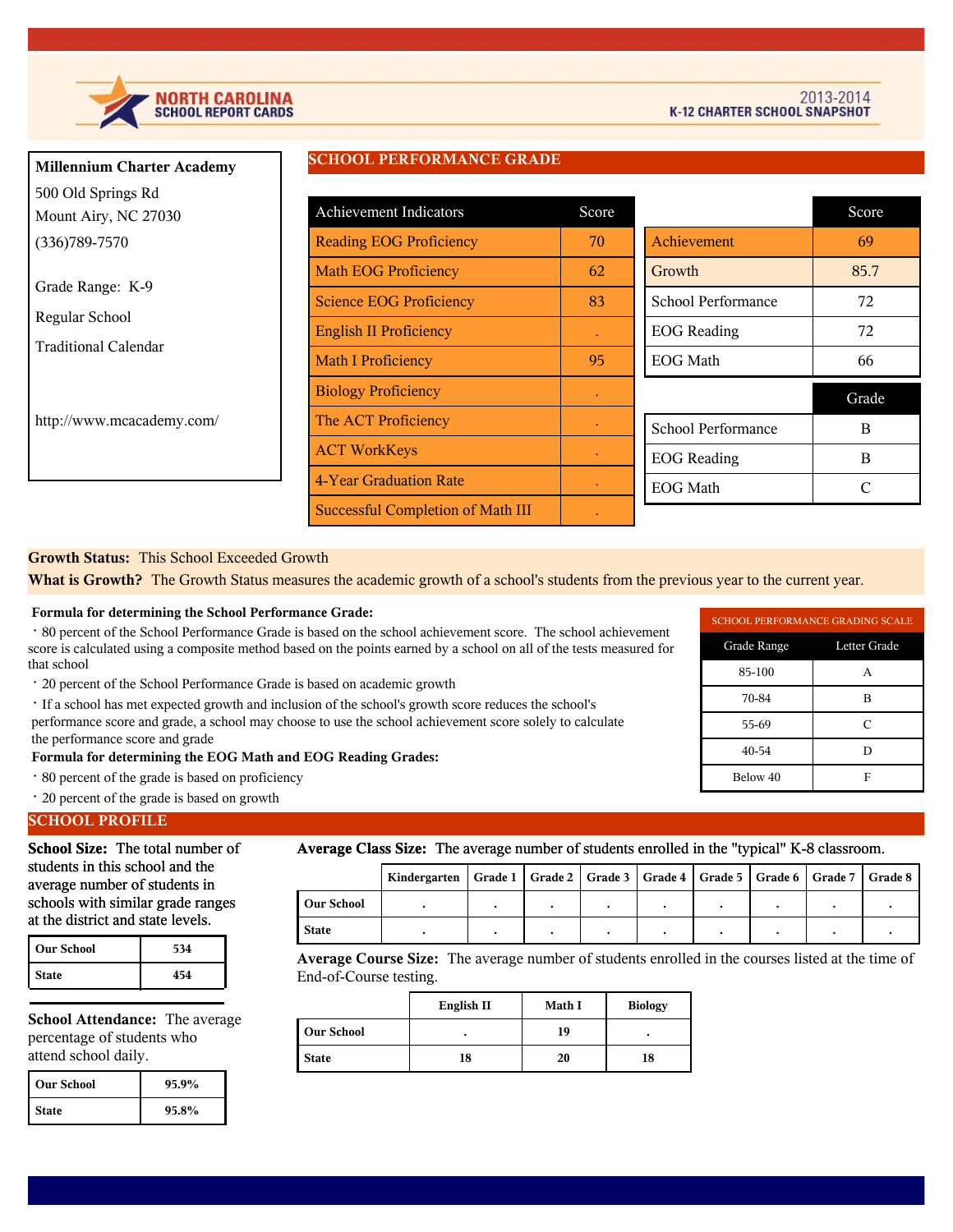### **STUDENT PERFORMANCE\***

#### **Performance of Students on the North Carolina End-of-Grade Tests:**  Percentage of Students at **Level 1** ( **Limited Command** of knowledge and skills)

| LEVELI            | Reading | Math  | <b>Science</b> |
|-------------------|---------|-------|----------------|
| <b>Our School</b> | $9.8\%$ | 18.2% | $10.7\%$       |
| <b>State</b>      | 21.2%   | 25.0% | 17.0%          |

 $N/A$  = Fewer than 5% of students

### **Performance of Students on the North Carolina End-of-Grade Tests:**  Percentage of Students at **Level 2** ( **Partial Command** of knowledge and skills)

| LEVEL 2           | Reading | Math  | <b>Science</b> |
|-------------------|---------|-------|----------------|
| <b>Our School</b> | 20.2%   | 19.9% | 6.3%           |
| <b>State</b>      | 22.5%   | 24.0% | 15.2%          |

 $N/A$  = Fewer than 5% of students

#### **Performance of Students on the North Carolina End-of-Grade Tests:**

Percentage of Students at **Level 3** ( **Sufficient Command** of knowledge and skills) *Students performing at Level 3 are performing at grade level.*

| LEVEL 3           | Reading | Math    | <b>Science</b> |
|-------------------|---------|---------|----------------|
| <b>Our School</b> | 11.5%   | $9.2\%$ | $7.1\%$        |
| <b>State</b>      | 11.6%   | $8.0\%$ | $10.5\%$       |

 $N/A$  = Fewer than 5% of students

#### **Performance of Students on the North Carolina End-of-Grade Tests:**

Percentage of Students at **Level 4** ( **Solid Command** of knowledge and skills) *Students scoring at Level 4 meet NC Standard for College-and Career-Readiness and are performing at or above grade level.*

| <b>LEVEL 4</b>    | Reading | Math     | <b>Science</b> |
|-------------------|---------|----------|----------------|
| <b>Our School</b> | 45.0%   | $35.7\%$ | 56.3%          |
| <b>State</b>      | 34.4%   | 28.3%    | 41.1%          |

 $N/A$  = Fewer than 5% of students

#### **Performance of Students on the North Carolina End-of-Grade Tests:**

Percentage of Students at **Level 5** ( **Superior Command** of knowledge and skills) *Students scoring at Level 5 meet NC Standard for College-and Career-Readiness and are performing at or above grade level.*

| LEVEL 5           | Reading | Math  | <b>Science</b> |
|-------------------|---------|-------|----------------|
| <b>Our School</b> | 13.5%   | 17.0% | 19.6%          |
| <b>State</b>      | 10.3%   | 14.8% | 16.1%          |

 $N/A$  = Fewer than 5% of students

### **NEW: Five Achievement Levels**

Beginning with the 2013-14 school year, EOG and EOC tests will be measured on five levels.

#### **New North Carolina Achievement Levels**

**LEVEL 1: Limited Command** of knowledge and skills **•** Performing At or Above Grade Level: NO **•** Meets N.C. Standard for College-and Career-Readiness: NO

**LEVEL 2: Partial Command** of knowledge and skills **•** Performing At or Above Grade Level: NO **•** Meets N.C. Standard for College-and Career-Readiness: NO

**LEVEL 3: Sufficient Command** of knowledge and skills **•** Performing At or Above Grade Level: YES **•** Meets N.C. Standard for College-and Career-Readiness: NO

**LEVEL 4: Solid Command** of knowledge and skills **•** Performing At or Above Grade Level: YES **•** Meets N.C. Standard for College-and Career-Readiness: YES

**LEVEL 5: Superior Command** of knowledge and skills **•** Performing At or Above Grade Level: YES **•** Meets N.C. Standard for College-and Career-Readiness: YES

 $\mathcal{L}_\text{max}$  and  $\mathcal{L}_\text{max}$  and  $\mathcal{L}_\text{max}$  and  $\mathcal{L}_\text{max}$  and  $\mathcal{L}_\text{max}$ 

**What does this new achievement level number mean?** The new achievement levels are similar to the old ones, with the addition of a middle category that did not exist before. Students scoring at Levels 1 and 2 will likely need additional help next year to succeed in that subject area. Students scoring at Level 3 are considered proficient for that grade level or course, but may still need some targeted help in the next grade or course. Students scoring at Levels 4 and 5 are ready for the next grade or course, and are also on a path to be prepared for college or a career by the time they graduate.

#### **Why did the achievement levels change?**

The State Board of Education created the new achievement levels to communicate more accurately both how well students have mastered the standards in their grade or course, and how ready they are to move forward toward college and/or a career.

 $\mathcal{L}_\text{max}$  and  $\mathcal{L}_\text{max}$  and  $\mathcal{L}_\text{max}$  and  $\mathcal{L}_\text{max}$  and  $\mathcal{L}_\text{max}$ 

\* The reading and math End-of-Grade tests are administered in grades 3-8. The science End-of-Grade tests are administered in grades 5 and 8 only.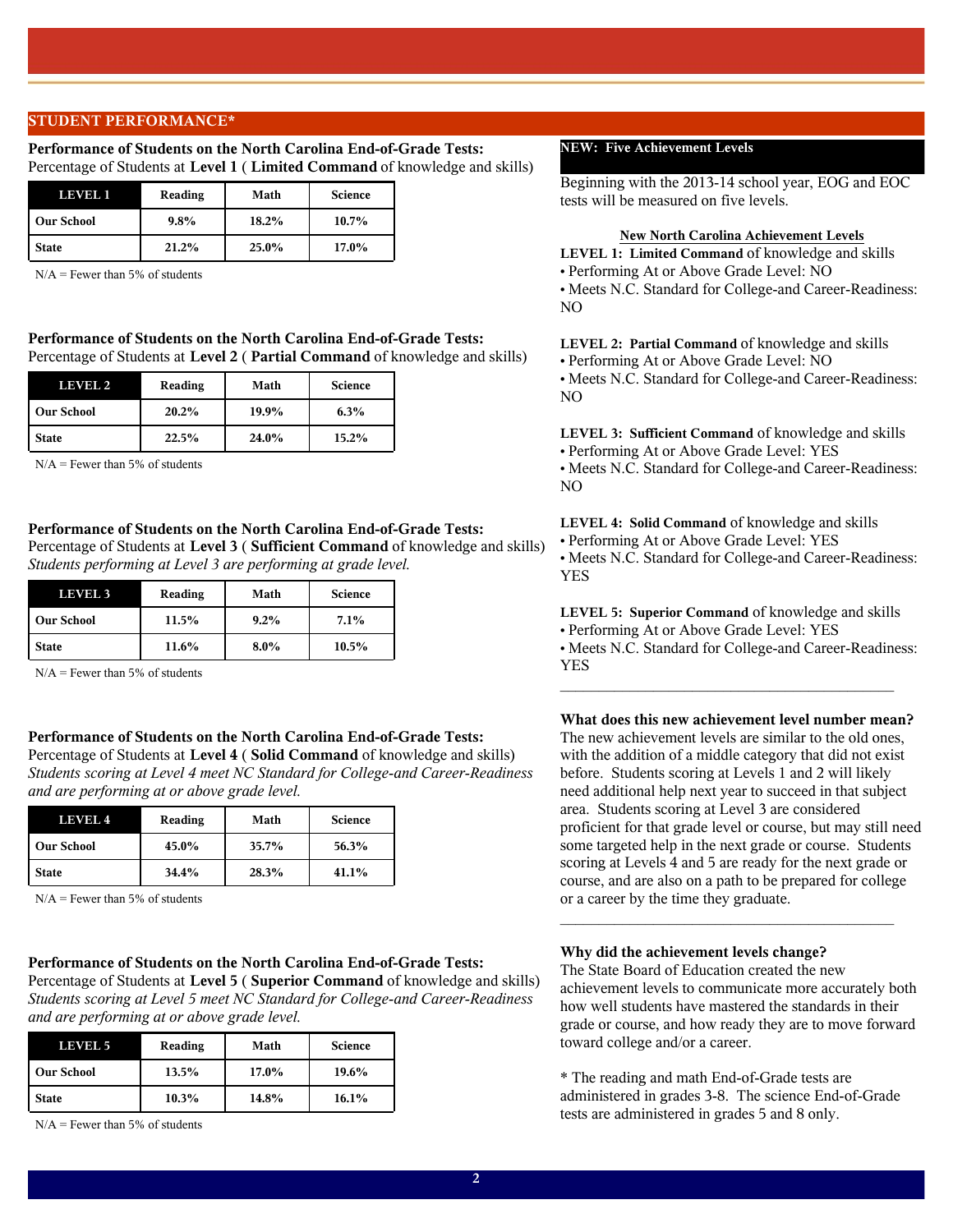### **STUDENT PERFORMANCE, CONTINUED**

### **Performance of Students on the North Carolina End-of-Course Tests:**  Percentage of Students at **Level 1** ( **Limited Command** of knowledge and skills)

| пеуни             | English II | <b>Math I</b> | <b>Biology</b> |
|-------------------|------------|---------------|----------------|
| <b>Our School</b> |            | N/A           |                |
| <b>State</b>      |            | 23.3%         |                |

N/A = Fewer than 5% of students

### **Performance of Students on the North Carolina End-of-Course Tests:**  Percentage of Students at **Level 2** ( **Partial Command** of knowledge and skills)

| LEVEL 2           | English II | <b>Math I</b> | <b>Biology</b> |
|-------------------|------------|---------------|----------------|
| <b>Our School</b> |            | 5.3%          |                |
| <b>State</b>      | ۰          | 16.7%         |                |

 $N/A$  = Fewer than 5% of students

### **Performance of Students on the North Carolina End-of-Course Tests:**

Percentage of Students at **Level 3** ( **Sufficient Command** of knowledge and skills) *Students performing at Level 3 are performing at grade level.*

| LEVEL 3           | English II | <b>Math I</b> | <b>Biology</b> |
|-------------------|------------|---------------|----------------|
| <b>Our School</b> |            | N/A           | ٠              |
| <b>State</b>      |            | 13.1%         | ٠              |

 $N/A$  = Fewer than 5% of students

## **Performance of Students on the North Carolina End-of-Course Tests:**

Percentage of Students at **Level 4** ( **Solid Command** of knowledge and skills) *Students scoring at Level 4 meet NC Standard for College-and Career-Readiness and are performing at or above grade level.*

| LEVEL 4           | English II | <b>Math I</b> | <b>Biology</b> |
|-------------------|------------|---------------|----------------|
| <b>Our School</b> |            | 52.6%         |                |
| <b>State</b>      |            | 34.6%         |                |

 $N/A$  = Fewer than 5% of students

# **Performance of Students on the North Carolina End-of-Course Tests:**

Percentage of Students at **Level 5** ( **Superior Command** of knowledge and skills) *Students scoring at Level 5 meet NC Standard for College-and Career-Readiness and are performing at or above grade level.*

| LEVEL 5           | English II | <b>Math I</b> | <b>Biology</b> |
|-------------------|------------|---------------|----------------|
| <b>Our School</b> |            | 42.1%         |                |
| <b>State</b>      | ۰          | 12.3%         |                |

 $N/A$  = Fewer than 5% of students

# **Annual Measurable Objectives (AMOs):** Per the

Elementary and Secondary Education Act (ESEA), North Carolina set AMOs based on 2012-13 data. Targets can be viewed at www.ncaccountabilitymodel.org.

Our school met 17 out of 17 targets.